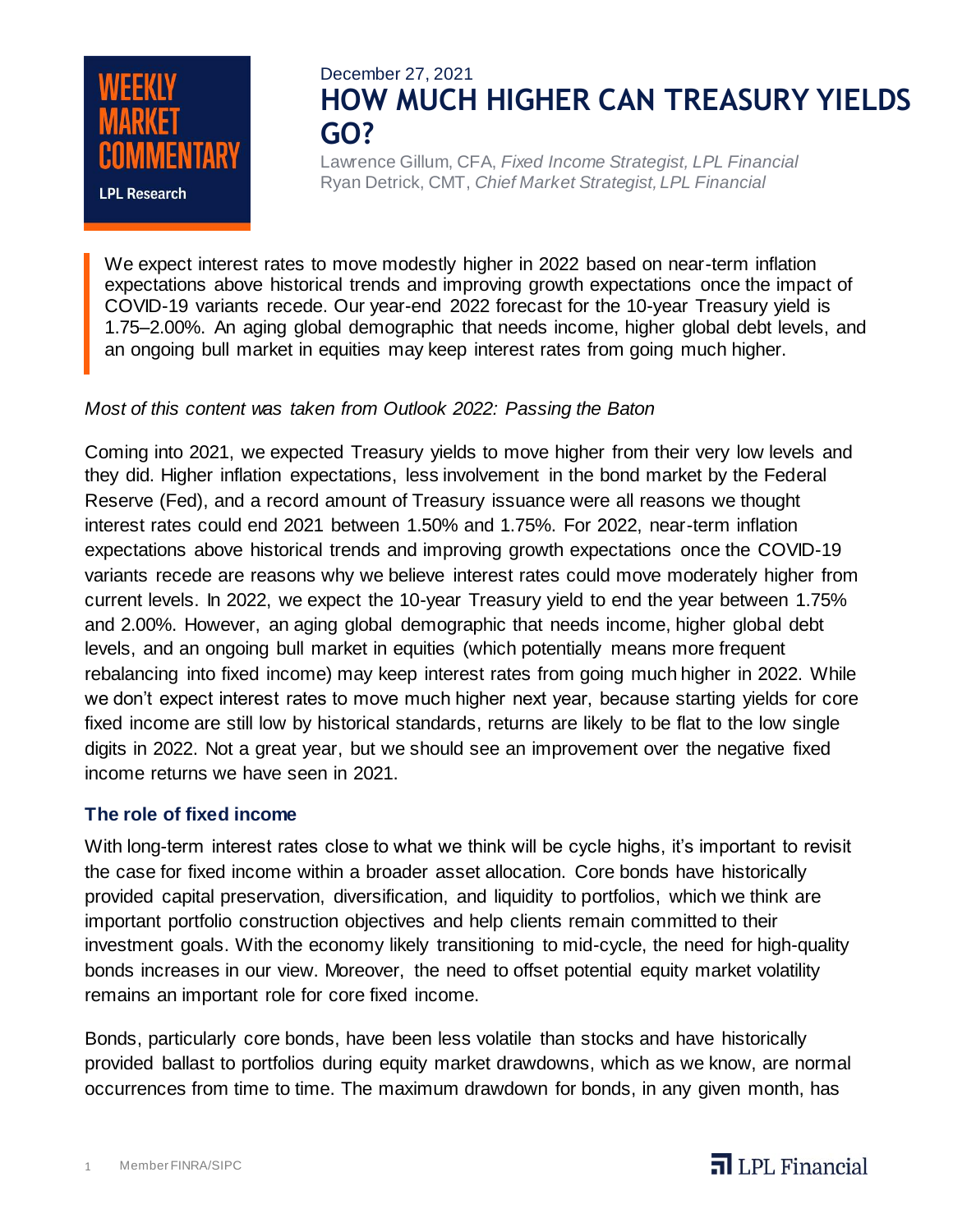been dramatically less severe than stocks [**Figure 1**]. While the worst drawdown in a month for equities was -28%, the worst bonds have done during a month was down 6%, and those losses were quickly reversed. So, when combined with equities, bonds help reduce total portfolio volatility, which makes for a smoother investment experience for investors.



All indexes are unmanaged and cannot be invested in directly. Past performance is no guarantee of future results.

### **What's next for credit?**

As interest rates increased during 2021, investment-grade corporate debt was negatively impacted as the sector, perhaps surprisingly, is among the most interest rate sensitive fixed income asset classes. U.S. high-yield investors, however, were rewarded for owning riskier debt. During the year, credit risk was rewarded as opposed to interest rate risk. As the economy transitions into mid-cycle, credit investors need to be more cognizant of downside risks. While the economy should still be conducive to credit risk and corporate balance sheets generally remain in good shape, credit spreads are among the lowest they've been in years, which means compensation for the added risk of corporates is low.

Both investment-grade corporate credit spreads and high-yield credit spreads are in the bottom 25% compared to history, which means valuations have been cheaper 75% of the time over the past 20 years [**Figure 2**]. Corporate credit markets, both investment grade and high yield, are currently priced near perfection, so any unforeseen event—either related to the economy or at the corporate level—could negatively impact credit markets. We remain neutral on investment-grade corporate credit, but we think equities continue to offer better upside return potential than high-yield bonds, where we remain underweight. For income-oriented investors willing to take on more risk, we think bank loans still make sense, where appropriate.

# $\overline{\mathbf{d}}$  LPL Financial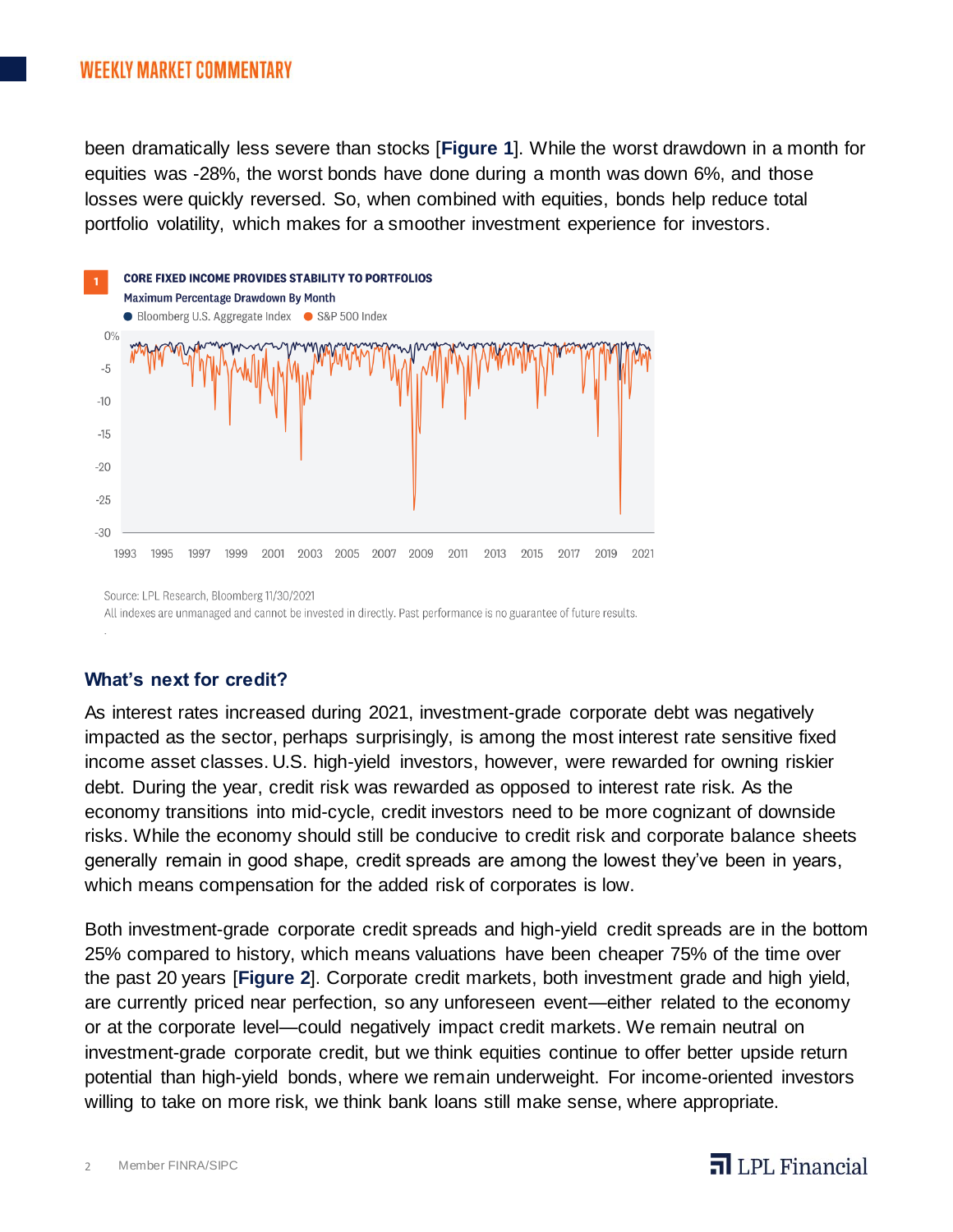

Source: LPL Research, Bloomberg 11/30/2021

All indexes are unmanaged and cannot be invested into directly. Past performance is no guarantee of future results.

\*OAS= Option-adjusted spread

#### **The Fed takes a step back**

Since March 2020, the Fed has supported the economy and financial markets by purchasing \$120 billion in Treasury and mortgage securities each month and by keeping short-term interest rates near zero. As the economy continues to recover, however, the need for continued monetary support wanes. The Fed recently announced accelerated plans to end its bond buying programs in March 2022 to provide optionality to raise interest rates should inflationary pressures remain elevated. As such, due to the Fed's recent pivot, we think the Fed could start to raise short-term interest rates as early as June 2022 but acknowledge that an earlier timetable is possible.

More importantly, is how high the Fed tries to raise interest rates and how quickly it tries to get there. A slow deliberate pace of rate hikes, regardless of when liftoff takes place, will likely lead to a better outcome for the economy, and thus markets, than an overly aggressive one. The Fed is certainly aware of the risk of hiking interest rates higher than markets are anticipating. So, as it stands now, we think the Fed will likely tread lightly after the first few rounds of interest rate hikes next year.